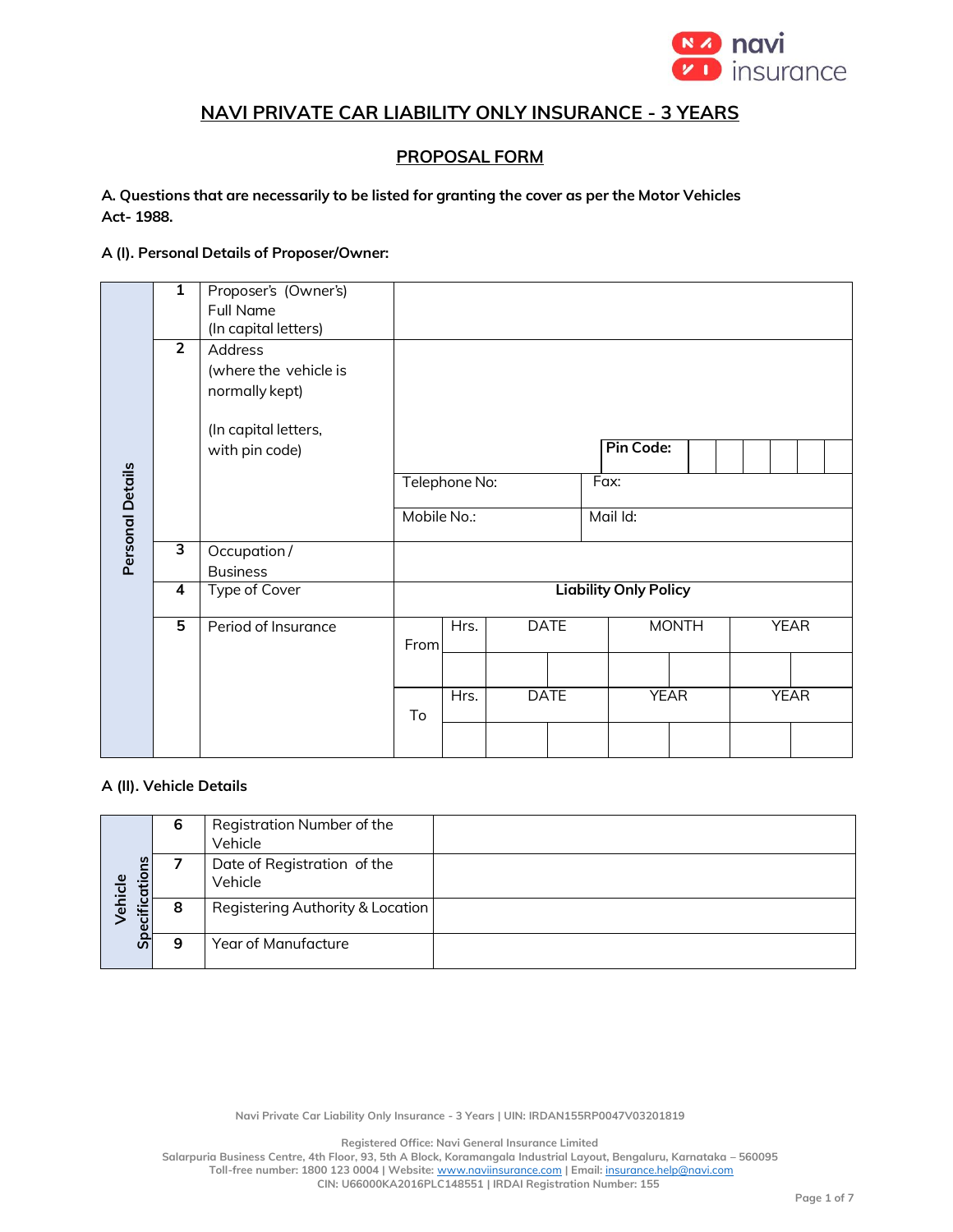

|                                            | 10                                                        | Engine Number                                                                                                          |  |            |            |                         |           |  |  |  |
|--------------------------------------------|-----------------------------------------------------------|------------------------------------------------------------------------------------------------------------------------|--|------------|------------|-------------------------|-----------|--|--|--|
|                                            | 11                                                        | <b>Chassis Number</b>                                                                                                  |  |            |            |                         |           |  |  |  |
|                                            | 12                                                        | Make of the Vehicle                                                                                                    |  |            |            |                         |           |  |  |  |
|                                            | 13                                                        | Model                                                                                                                  |  |            |            |                         |           |  |  |  |
|                                            | 14                                                        | Type of Body                                                                                                           |  |            |            |                         |           |  |  |  |
|                                            | 15                                                        | Cubic Capacity of the Vehicle                                                                                          |  |            |            |                         |           |  |  |  |
|                                            | 16                                                        | Seating Capacity including<br><b>Driver</b>                                                                            |  |            |            |                         |           |  |  |  |
|                                            | 17                                                        | Whether vehicle is driven by<br>non-conventional source of<br>power/CNG/LPG/Bi-Fuel?<br>If 'YES', please give details. |  |            |            |                         |           |  |  |  |
|                                            | 18                                                        | Whether the use of vehicle is<br>limited to own premises?                                                              |  | <b>YES</b> |            | NO.                     |           |  |  |  |
|                                            | 19                                                        | Whether the vehicle is used for<br>commercial purpose?                                                                 |  |            | <b>YES</b> |                         | NO.       |  |  |  |
|                                            | 20                                                        | Whether the vehicle is used<br>for driving tuitions? (GR-44)                                                           |  |            | <b>YES</b> |                         | NO.       |  |  |  |
|                                            | Details of Hire Purchase /<br>21<br>Hypothecation / Lease |                                                                                                                        |  |            |            | (IMT-5)/(IMT-7)/(IMT-6) |           |  |  |  |
|                                            |                                                           | a) Is the vehicle proposed for<br>insurance is:                                                                        |  |            |            |                         |           |  |  |  |
|                                            |                                                           | i) Under Hire Purchase?                                                                                                |  |            | <b>YES</b> |                         | <b>NO</b> |  |  |  |
|                                            |                                                           | ii) Under Lease Agreement?                                                                                             |  |            | <b>YES</b> |                         | <b>NO</b> |  |  |  |
|                                            |                                                           | iii) Under Hypothecation?                                                                                              |  |            | <b>YES</b> |                         | NO.       |  |  |  |
|                                            |                                                           | b) If 'YES', give name and address<br>of concerned party/parties:                                                      |  |            |            |                         |           |  |  |  |
|                                            |                                                           | Note: (Copies of R.C and fitness certificate should be submitted along with the<br>proposal form)                      |  |            |            |                         |           |  |  |  |
|                                            |                                                           | Coverage for liability against Third Party Risks (Death<br>or Bodily Injury) required in respect of:                   |  |            |            |                         |           |  |  |  |
|                                            |                                                           | (i) Owner Driver only                                                                                                  |  |            |            | NO.                     |           |  |  |  |
|                                            |                                                           | (ii) Any person other than Paid Driver                                                                                 |  |            |            | NO.                     |           |  |  |  |
| Third Party Risks: Death /<br>Bodily Injur | 22                                                        | If 'YES', give details of such other persons                                                                           |  |            |            |                         |           |  |  |  |
|                                            |                                                           | $\mathbf{1}$                                                                                                           |  |            |            |                         |           |  |  |  |
|                                            |                                                           | $\overline{2}$                                                                                                         |  |            |            |                         |           |  |  |  |
|                                            |                                                           | 3                                                                                                                      |  |            |            |                         |           |  |  |  |
|                                            |                                                           |                                                                                                                        |  |            |            |                         |           |  |  |  |

**Registered Office: Navi General Insurance Limited**

**Salarpuria Business Centre, 4th Floor, 93, 5th A Block, Koramangala Industrial Layout, Bengaluru, Karnataka – 560095 Toll-free number: 1800 123 0004 | Website:** [www.naviinsurance.com](http://www.naviinsurance.com/) **| Email:** [insurance.help@navi.com](mailto:insurance.help@navi.com)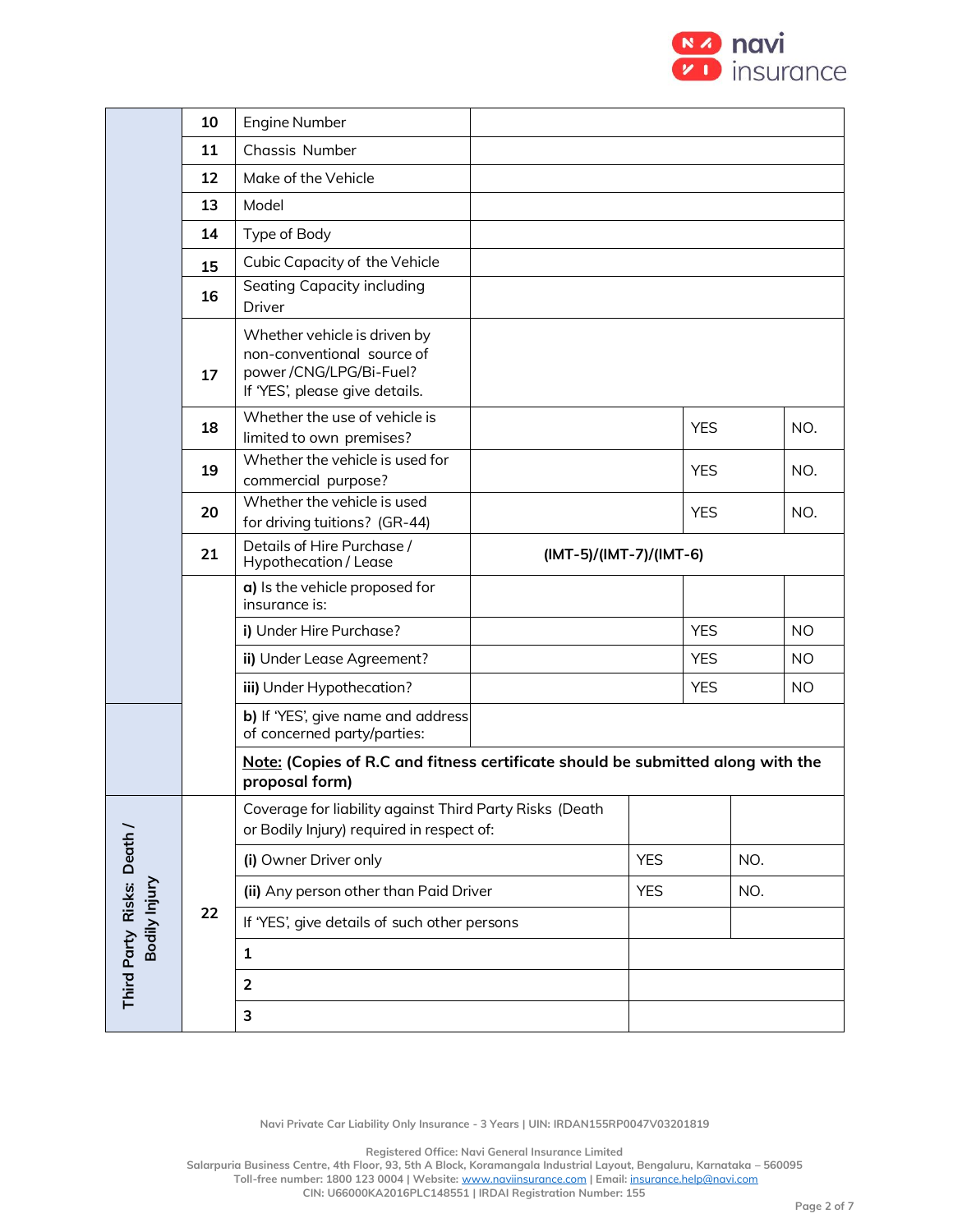

|                                                                                                                  |    | [Note:<br>1. Section 146 of Motor Vehicles Act-1988 makes it mandatory for the owner of the<br>vehicle to ensure that he or any other person authorized by him to drive a vehicle in<br>public place has insurance against third party risks. (The explanation to Section 146<br>exempts the paid driver)<br>2. As per Section 147 (2) (a). The liability is 'as incurred 'in the case of death / bodily injury of<br>a third party] |                  |           |  |  |  |  |
|------------------------------------------------------------------------------------------------------------------|----|--------------------------------------------------------------------------------------------------------------------------------------------------------------------------------------------------------------------------------------------------------------------------------------------------------------------------------------------------------------------------------------------------------------------------------------|------------------|-----------|--|--|--|--|
| Risks: TPPD<br>Third Party<br>$(MT-20)$                                                                          | 23 | Do you wish to have the statutory Third-Party<br>Property Damage (TPPD) liability of Rs. 6000/-<br>only?<br>[For additional TPPD limits, please see Q.No. 25]                                                                                                                                                                                                                                                                        | <b>YES</b>       | <b>NO</b> |  |  |  |  |
|                                                                                                                  |    | Legal liability to persons employed in connection with operation of the vehicle, who are<br>'workmen'. [The liability of the Employer under the Employees 'Compensation Act-1923 is<br>covered under the Motor Vehicles Act-1988.)                                                                                                                                                                                                   |                  |           |  |  |  |  |
|                                                                                                                  | 24 | 1) Drivers                                                                                                                                                                                                                                                                                                                                                                                                                           | (No. of persons: |           |  |  |  |  |
| under E.C. Act-1923 (Compulsorily to be<br>Third Party Risks: Liability to Employee<br>covered by (M.V ACT 1988) |    | 2) Employees (Workmen)<br>(No. of persons:                                                                                                                                                                                                                                                                                                                                                                                           |                  |           |  |  |  |  |
|                                                                                                                  |    | (Note: The Motor Vehicles Act-1988 under Sec. 147 (1) (ii) (i) covers liability to employees<br>who are Employees within the meaning of the Employees 'Compensation Act-1923.]                                                                                                                                                                                                                                                       |                  |           |  |  |  |  |
|                                                                                                                  |    | [For additional coverage, please refer to Q.No. 26]                                                                                                                                                                                                                                                                                                                                                                                  |                  |           |  |  |  |  |

**Registered Office: Navi General Insurance Limited**

**Salarpuria Business Centre, 4th Floor, 93, 5th A Block, Koramangala Industrial Layout, Bengaluru, Karnataka – 560095 Toll-free number: 1800 123 0004 | Website:** [www.naviinsurance.com](http://www.naviinsurance.com/) **| Email:** [insurance.help@navi.com](mailto:insurance.help@navi.com)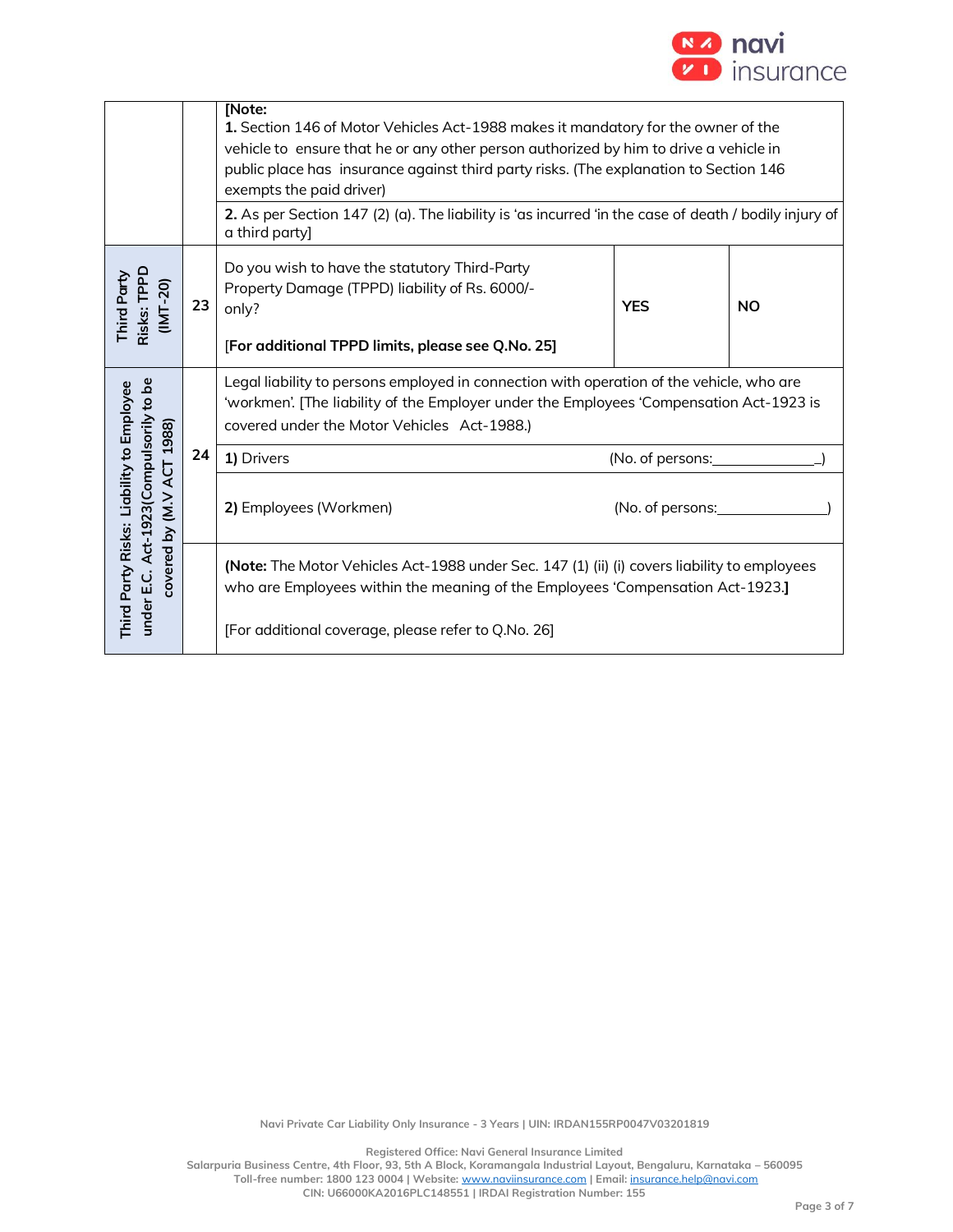

|                                                       | B. Questions that provide additional covers as per IMT Endorsements |                                                                                                                                                                                                                                                                                                                                                                                                                                                                                                         |            |           |  |  |  |  |  |  |
|-------------------------------------------------------|---------------------------------------------------------------------|---------------------------------------------------------------------------------------------------------------------------------------------------------------------------------------------------------------------------------------------------------------------------------------------------------------------------------------------------------------------------------------------------------------------------------------------------------------------------------------------------------|------------|-----------|--|--|--|--|--|--|
|                                                       | 25                                                                  | The Policy provides additional Third Party Property<br>Damage liability limit for Two-wheeler Rs. 1,00,000 and                                                                                                                                                                                                                                                                                                                                                                                          |            |           |  |  |  |  |  |  |
| Addl. TPPD                                            | 39<br>$\frac{\alpha}{9}$                                            | for other class of vehicle Rs. 7,50,000/-. Do you wish to<br>cover the additional limit?                                                                                                                                                                                                                                                                                                                                                                                                                | <b>YES</b> | <b>NO</b> |  |  |  |  |  |  |
|                                                       |                                                                     | [Refer to Q.No. 23]                                                                                                                                                                                                                                                                                                                                                                                                                                                                                     |            |           |  |  |  |  |  |  |
|                                                       | 26                                                                  | Do you wish to cover wider legal liability to employees<br>who are 'workmen'?                                                                                                                                                                                                                                                                                                                                                                                                                           | <b>YES</b> | <b>NO</b> |  |  |  |  |  |  |
| Additional Liability to Employee                      | $IMT-28$                                                            | This information is sought to cover in addition to liability<br>under the Employees' Compensation Act-1923, also<br>liability under the Fatal Accidents Act-1855 and the<br>Common Law]<br>Note: The additional liability under Common Law and<br>Fatal Accidents Act in respect of employees who are<br>employees is covered under this endorsement<br>[Refer to Q.No. 24]                                                                                                                             |            |           |  |  |  |  |  |  |
|                                                       | 27                                                                  | Do you wish to cover wider legal liability to employees<br>who are NOT 'Employees'?                                                                                                                                                                                                                                                                                                                                                                                                                     |            |           |  |  |  |  |  |  |
| Employees who<br>Employee'<br>Liability to<br>are not | $(IV - 29)$                                                         | (Note: The liability under Common Law and Fatal<br>Accidents Act-1855 in respect of employees who are<br>Employees<br>be<br>covered<br>under this<br>not<br>can<br>endorsement).                                                                                                                                                                                                                                                                                                                        | <b>YES</b> | NO        |  |  |  |  |  |  |
|                                                       |                                                                     | Personal Accident Cover for Owner Driver is compulsory in the Liability Only<br>Cover. Please give details of nomination:                                                                                                                                                                                                                                                                                                                                                                               |            |           |  |  |  |  |  |  |
| Owner Driver                                          |                                                                     | (a) Name of the Nominee & Age                                                                                                                                                                                                                                                                                                                                                                                                                                                                           |            |           |  |  |  |  |  |  |
|                                                       |                                                                     | (b) Relationship                                                                                                                                                                                                                                                                                                                                                                                                                                                                                        |            |           |  |  |  |  |  |  |
|                                                       |                                                                     | (c) Name of the Appointee                                                                                                                                                                                                                                                                                                                                                                                                                                                                               |            |           |  |  |  |  |  |  |
|                                                       |                                                                     | (If Nominee is a Minor)                                                                                                                                                                                                                                                                                                                                                                                                                                                                                 |            |           |  |  |  |  |  |  |
|                                                       | 28                                                                  | (d) Relationship to the Nominee:                                                                                                                                                                                                                                                                                                                                                                                                                                                                        |            |           |  |  |  |  |  |  |
| Personal Accident Cover of                            |                                                                     | (Note:<br>1. Personal Accident cover for Owner Driver is compulsory for Sum Insured of Rs.<br>15,00,000/-<br>2. Compulsory PA cover for owner driver cannot be granted where a vehicle is owned<br>by a company, a partnership firm or a similar body corporate or where the owner-<br>driver does not hold an effective driving license)<br>3. Do you already have a 24-hour Personal Accident cover against Death and<br>Permanent Disability (Total and Partial) for Capital Sum Insured of at least |            |           |  |  |  |  |  |  |
|                                                       |                                                                     | Rs.15 lacs? Yes/No, if yes, Sum Insured:                                                                                                                                                                                                                                                                                                                                                                                                                                                                |            |           |  |  |  |  |  |  |

**Registered Office: Navi General Insurance Limited**

**Salarpuria Business Centre, 4th Floor, 93, 5th A Block, Koramangala Industrial Layout, Bengaluru, Karnataka – 560095 Toll-free number: 1800 123 0004 | Website:** [www.naviinsurance.com](http://www.naviinsurance.com/) **| Email:** [insurance.help@navi.com](mailto:insurance.help@navi.com)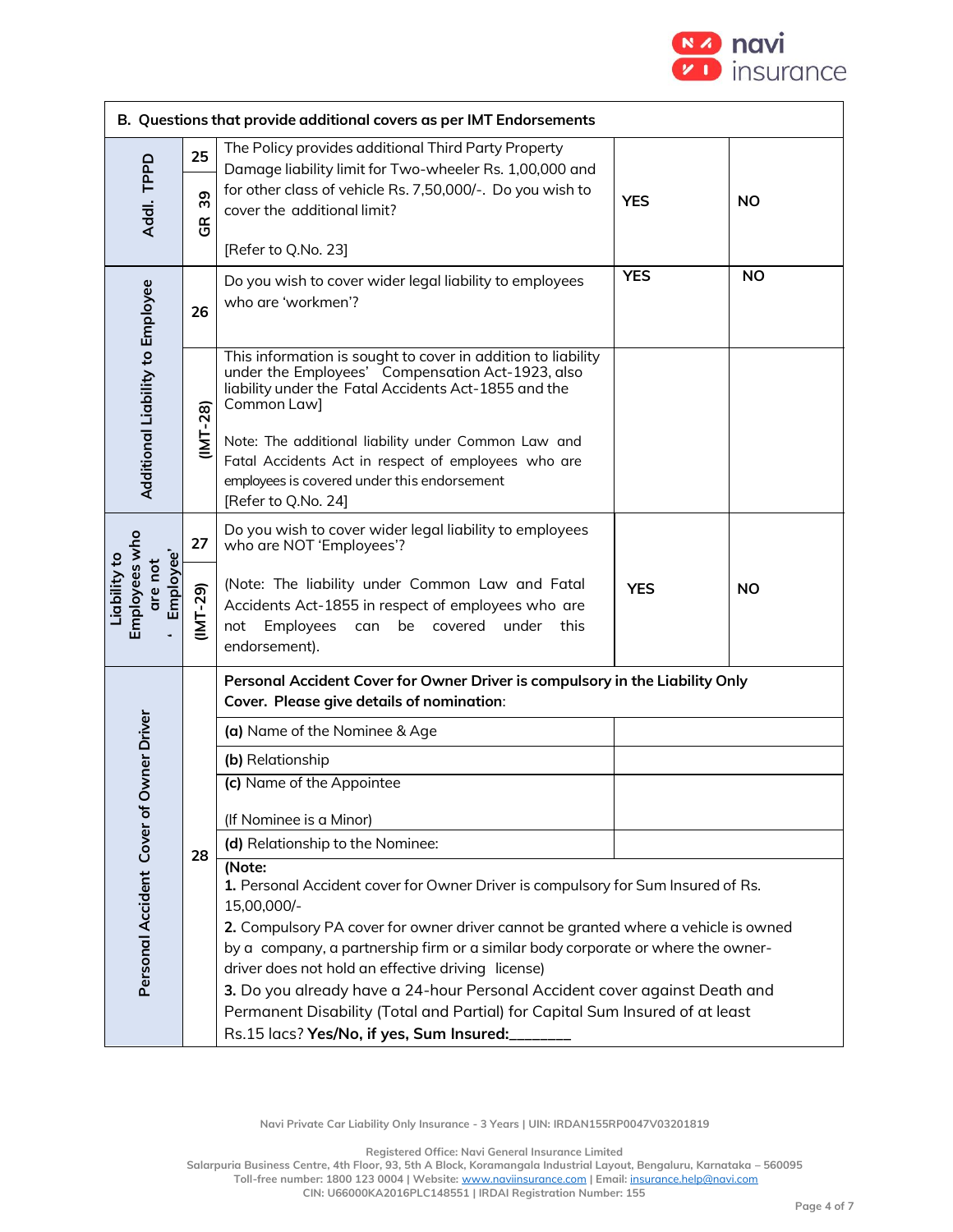

|                       | 29               | Do you wish to include Personal Accident cover<br>for named persons?<br>If YES, give name and Capital Sum Insured (CSI)<br>opted for:  |                                                       |            |             |                | <b>YES</b>                                                                                      | NO.          |     |  |  |
|-----------------------|------------------|----------------------------------------------------------------------------------------------------------------------------------------|-------------------------------------------------------|------------|-------------|----------------|-------------------------------------------------------------------------------------------------|--------------|-----|--|--|
|                       |                  |                                                                                                                                        |                                                       |            |             |                |                                                                                                 |              |     |  |  |
|                       |                  | Sr no                                                                                                                                  |                                                       |            | CSI (Opted) |                | Nominee                                                                                         |              |     |  |  |
| PA Cover for Named    | $-15$            |                                                                                                                                        | Name                                                  |            | (Rs.)       |                |                                                                                                 | Relationship |     |  |  |
| Occupants             | <b>TMI</b>       | $\mathbf{1}$                                                                                                                           |                                                       |            |             |                |                                                                                                 |              |     |  |  |
|                       |                  | $\overline{2}$                                                                                                                         |                                                       |            |             |                |                                                                                                 |              |     |  |  |
|                       |                  | 3                                                                                                                                      |                                                       |            |             |                |                                                                                                 |              |     |  |  |
|                       |                  | 4                                                                                                                                      |                                                       |            |             |                |                                                                                                 |              |     |  |  |
|                       |                  | 5                                                                                                                                      |                                                       |            |             |                |                                                                                                 |              |     |  |  |
|                       |                  | Note: (The maximum CSI available per person is Rs. 2 Lacs in case of Private Cars and Rs. 1 Lakh<br>in case of Motorized Two Wheelers) |                                                       |            |             |                |                                                                                                 |              |     |  |  |
|                       | 30               | Do you wish to include Personal Accident cover for Un-Named Passengers/hirer/pillion<br>passengers (Two Wheelers)?                     |                                                       |            |             |                |                                                                                                 |              |     |  |  |
|                       |                  |                                                                                                                                        |                                                       |            |             |                |                                                                                                 |              |     |  |  |
|                       |                  |                                                                                                                                        |                                                       |            |             |                | If YES, give number of persons and Capital Sum Insured (CSI) Opted                              |              |     |  |  |
| <b>Dccupants</b>      | $-16$            |                                                                                                                                        | No. of Persons:                                       |            |             |                |                                                                                                 |              |     |  |  |
|                       | TMI              |                                                                                                                                        |                                                       |            |             |                | (Note: The maximum CSI available per person is Rs. 2 Lakhs in case of Commercial Vehicles)      |              |     |  |  |
| PA Cover for Un-Named |                  |                                                                                                                                        |                                                       |            |             |                |                                                                                                 |              |     |  |  |
|                       | 31               |                                                                                                                                        |                                                       |            |             |                | Whether extension of geographical area to the following countries required?                     |              |     |  |  |
|                       |                  |                                                                                                                                        |                                                       |            |             |                |                                                                                                 |              |     |  |  |
|                       |                  | 1                                                                                                                                      | Bangladesh                                            | <b>YES</b> | NO.         | $\overline{2}$ | <b>Bhutan</b>                                                                                   | <b>YES</b>   | NO. |  |  |
| cal Extension         |                  | 3                                                                                                                                      | Maldives                                              | <b>YES</b> | NO.         | 4              | Nepal                                                                                           | <b>YES</b>   | NO. |  |  |
| Geographi             | ন<br>$(1M)^{-1}$ | 5                                                                                                                                      | Pakistan                                              | <b>YES</b> | NO.         | 6              | Sri Lanka                                                                                       | <b>YES</b>   | NO. |  |  |
|                       |                  |                                                                                                                                        |                                                       |            |             |                | (Note: Presently the territory covered is geographical area of India. Extension of geographical |              |     |  |  |
|                       |                  |                                                                                                                                        | area cover can be availed by use of this endorsement) |            |             |                |                                                                                                 |              |     |  |  |
|                       |                  |                                                                                                                                        |                                                       |            |             |                |                                                                                                 |              |     |  |  |

**Registered Office: Navi General Insurance Limited**

**Salarpuria Business Centre, 4th Floor, 93, 5th A Block, Koramangala Industrial Layout, Bengaluru, Karnataka – 560095 Toll-free number: 1800 123 0004 | Website:** [www.naviinsurance.com](http://www.naviinsurance.com/) **| Email:** [insurance.help@navi.com](mailto:insurance.help@navi.com)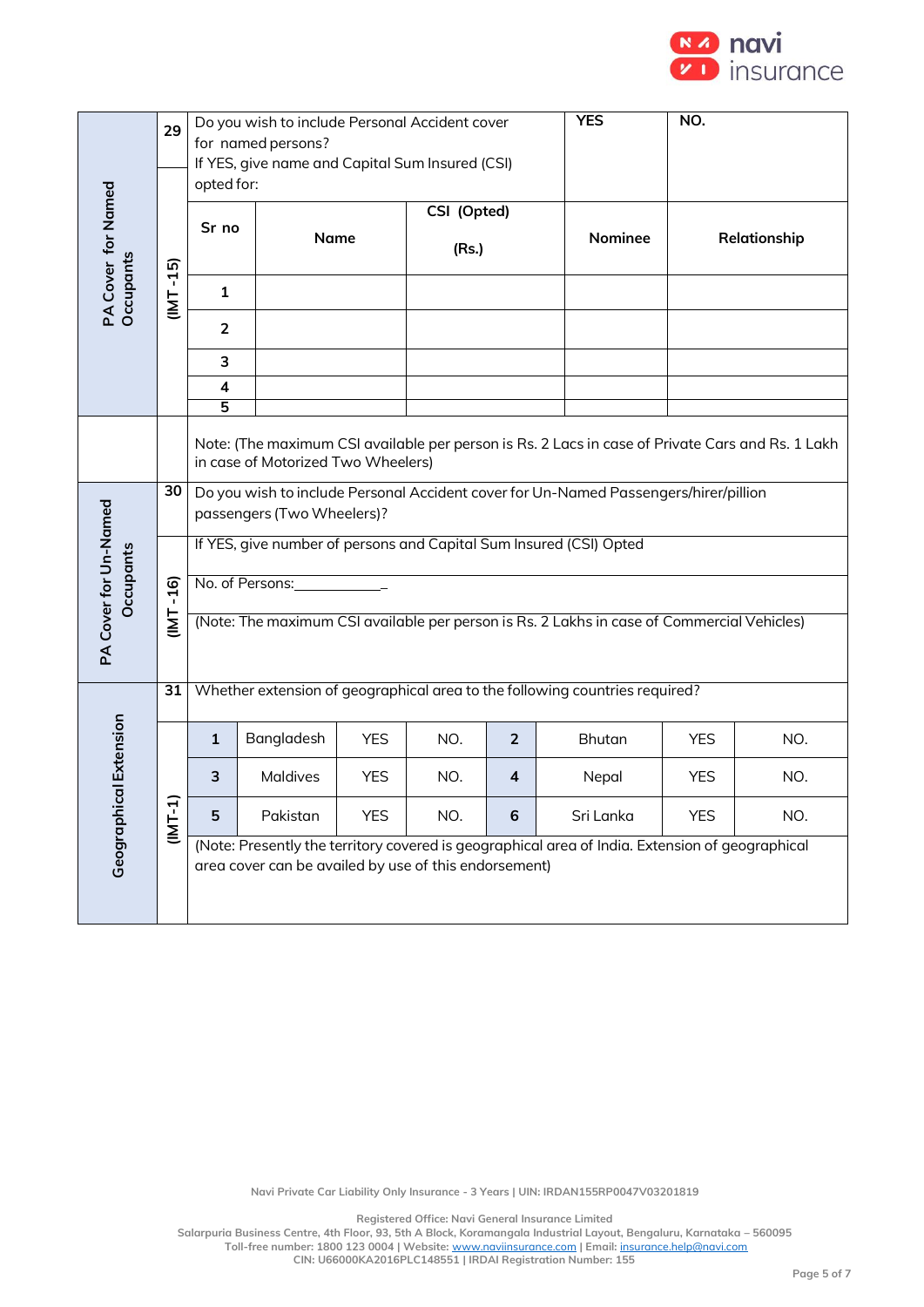

|                 |                                                           | C. Questions that are elicited for information and data collection purposes           |                      |                |                |                           |           |               |                    |             |  |  |
|-----------------|-----------------------------------------------------------|---------------------------------------------------------------------------------------|----------------------|----------------|----------------|---------------------------|-----------|---------------|--------------------|-------------|--|--|
| $\overline{32}$ |                                                           | <b>Previous History:</b>                                                              |                      |                |                |                           |           |               |                    |             |  |  |
|                 |                                                           | a. Date of purchase of the vehicle by the                                             |                      |                | DD             | MM                        |           | <b>YR</b>     |                    |             |  |  |
|                 |                                                           | Proposer:                                                                             |                      |                |                |                           |           |               |                    |             |  |  |
|                 |                                                           | <b>b.</b> Whether the vehicle was new or second hand at the<br>time of purchase?      |                      |                |                | <b>NEW</b>                |           |               | <b>SECOND HAND</b> |             |  |  |
|                 |                                                           | c. Will the vehicle be used exclusively for                                           |                      |                |                |                           |           |               |                    |             |  |  |
|                 |                                                           | (i) Private, Social, Domestic, Pleasure & Professional<br>Purpose?                    |                      |                |                | <b>YES</b>                |           | NO.           |                    |             |  |  |
|                 |                                                           |                                                                                       |                      |                |                | <b>YES</b>                |           | NO.           |                    |             |  |  |
|                 |                                                           | (ii) Carriage of goods other than samples or<br>personal luggage?                     |                      |                |                |                           |           |               |                    |             |  |  |
|                 |                                                           | d. Is the vehicle in good condition?                                                  |                      |                |                | <b>YES</b>                |           | NO.           |                    |             |  |  |
|                 |                                                           | If NO, please give details                                                            |                      |                |                |                           |           |               |                    |             |  |  |
|                 | e. Name and Address of the previous<br>insurance company: |                                                                                       |                      |                |                |                           |           |               |                    |             |  |  |
|                 |                                                           | f. Previous policy number:                                                            |                      |                |                |                           |           |               |                    |             |  |  |
|                 |                                                           | g. Period of Insurance                                                                | From                 |                |                | To                        |           |               |                    |             |  |  |
|                 | h. Claims lodged during the preceding 3 years             |                                                                                       |                      |                |                |                           |           |               |                    |             |  |  |
|                 | <b>YEAR</b>                                               |                                                                                       | <b>NO. OF CLAIMS</b> |                |                | <b>CLAIM AMOUNT (Rs.)</b> |           |               |                    |             |  |  |
|                 |                                                           |                                                                                       |                      |                |                |                           |           |               |                    |             |  |  |
|                 |                                                           |                                                                                       |                      |                |                |                           |           |               |                    |             |  |  |
|                 |                                                           |                                                                                       |                      |                |                |                           |           |               |                    |             |  |  |
| $\overline{33}$ |                                                           | <b>Details of Driver:</b>                                                             |                      |                |                |                           |           |               |                    |             |  |  |
|                 |                                                           | Age and Date of Birth of the Owner                                                    |                      | Age [In Years] |                |                           |           | Date of Birth |                    |             |  |  |
|                 | α.                                                        |                                                                                       |                      |                |                | DD                        | <b>MM</b> |               |                    | <b>YEAR</b> |  |  |
|                 | b.                                                        | Age and Date of Birth of the Owner                                                    |                      |                | Age [In Years] |                           |           |               | Date of Birth      |             |  |  |
|                 |                                                           |                                                                                       |                      |                |                | DD                        | <b>MM</b> |               |                    | <b>YEAR</b> |  |  |
|                 |                                                           |                                                                                       |                      |                |                |                           |           |               |                    |             |  |  |
|                 | c.                                                        | Does the driver suffer from defective vision or                                       |                      |                |                | <b>YES</b>                |           |               |                    | <b>NO</b>   |  |  |
|                 |                                                           | hearing or any physical infirmity?<br>If 'YES', please give details of such infirmity |                      |                |                |                           |           |               |                    |             |  |  |

**Registered Office: Navi General Insurance Limited**

**Salarpuria Business Centre, 4th Floor, 93, 5th A Block, Koramangala Industrial Layout, Bengaluru, Karnataka – 560095**

**Toll-free number: 1800 123 0004 | Website:** [www.naviinsurance.com](http://www.naviinsurance.com/) **| Email:** [insurance.help@navi.com](mailto:insurance.help@navi.com) **CIN: U66000KA2016PLC148551 | IRDAI Registration Number: 155**